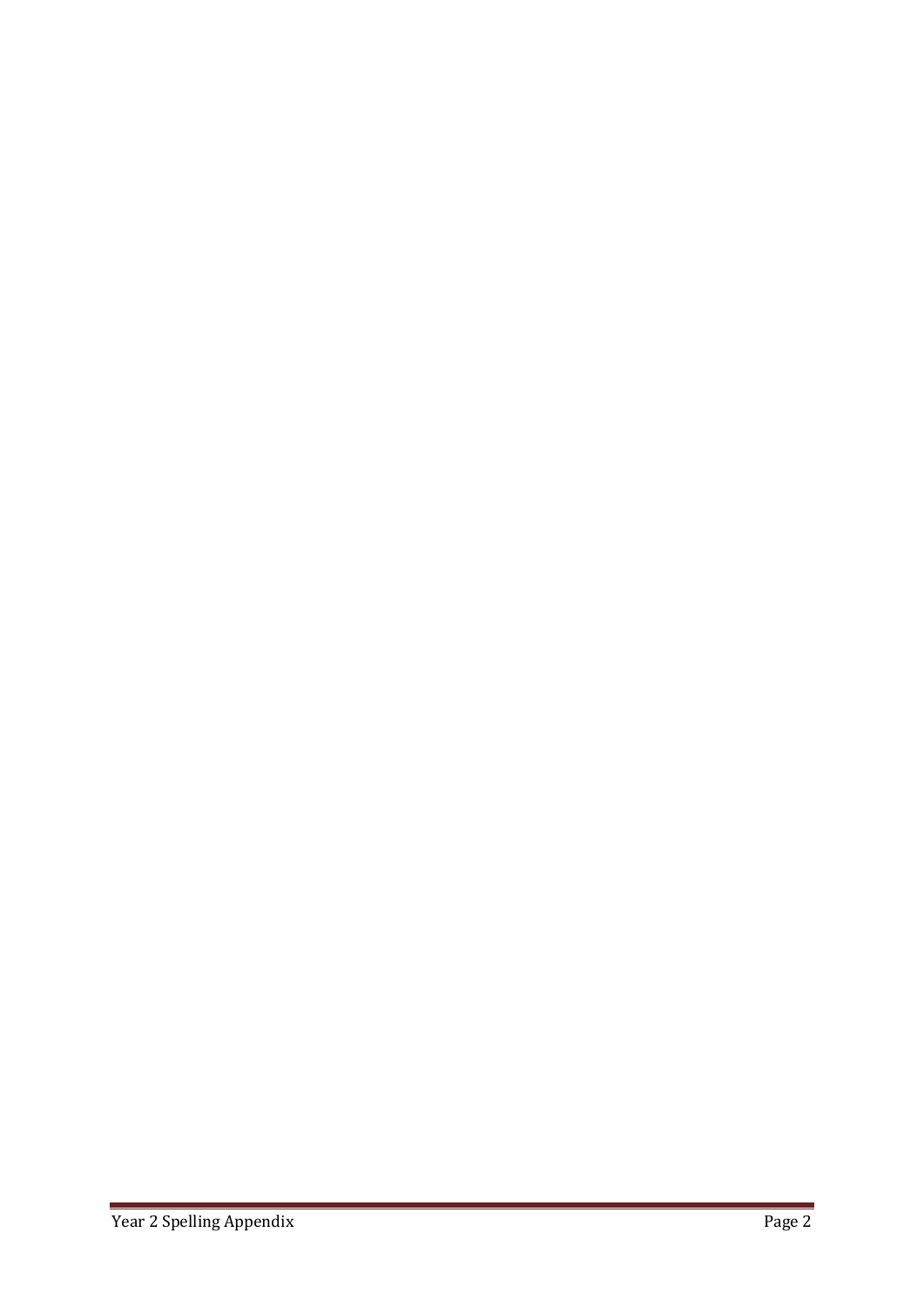### **Spelling – work for year 2**

#### *Revision of work from year 1*

As words with new GPCs are introduced, many previously-taught GPCs can be revised at the same time as these words will usually contain them.

### *New work for year 2*

| <b>Statutory</b><br>requirements                                                                                                  | <b>Rules and guidance (non-statutory)</b>                                                                                                                                                                                                                   | <b>Example words</b><br>(non-statutory)                                 |
|-----------------------------------------------------------------------------------------------------------------------------------|-------------------------------------------------------------------------------------------------------------------------------------------------------------------------------------------------------------------------------------------------------------|-------------------------------------------------------------------------|
| The /d3/ sound spelt as<br>ge and dge at the end of<br>words, and sometimes<br>spelt as g elsewhere in<br>words before e, i and y | The letter j is never used for the $\frac{d}{d}$ sound<br>at the end of English words.<br>At the end of a word, the /d3/ sound is spelt<br>$-\text{dge}$ straight after the /æ/, /ɛ/, /ɪ/, /ɒ/, /ʌ/<br>and /U/ sounds (sometimes called 'short'<br>vowels). | badge, edge, bridge,<br>dodge, fudge                                    |
|                                                                                                                                   | After all other sounds, whether vowels or<br>consonants, the $\frac{d}{3}$ sound is spelt as $-g$ e<br>at the end of a word.                                                                                                                                | age, huge, change, charge,<br>bulge, village                            |
|                                                                                                                                   | In other positions in words, the /d3/ sound<br>is often (but not always) spelt as g before e,<br>i, and y. The $\frac{d}{3}$ sound is always spelt as j<br>before a, o and u.                                                                               | gem, giant, magic, giraffe,<br>energy<br>jacket, jar, jog, join, adjust |
| The /s/ sound spelt c<br>before e, i and y                                                                                        |                                                                                                                                                                                                                                                             | race, ice, cell, city, fancy                                            |
| The /n/ sound spelt kn<br>and (less often) gn at the<br>beginning of words                                                        | The 'k' and 'g' at the beginning of these<br>words was sounded hundreds of years ago.                                                                                                                                                                       | knock, know, knee, gnat,<br>gnaw                                        |
| The /r/ sound spelt wr at<br>the beginning of words                                                                               | This spelling probably also reflects an old<br>pronunciation.                                                                                                                                                                                               | write, written, wrote,<br>wrong, wrap                                   |
| The /l/ or /al/ sound spelt<br>-le at the end of words                                                                            | The -le spelling is the most common<br>spelling for this sound at the end of words.                                                                                                                                                                         | table, apple, bottle, little,<br>middle                                 |

| <b>Statutory</b><br><i>requirements</i> | <b>Rules and guidance (non-statutory)</b>                                   | <b>Example words</b><br>(non-statutory) |
|-----------------------------------------|-----------------------------------------------------------------------------|-----------------------------------------|
| The /l/ or /al/ sound spelt             | The -el spelling is much less common than $ \vert$ camel, tunnel, squirrel, |                                         |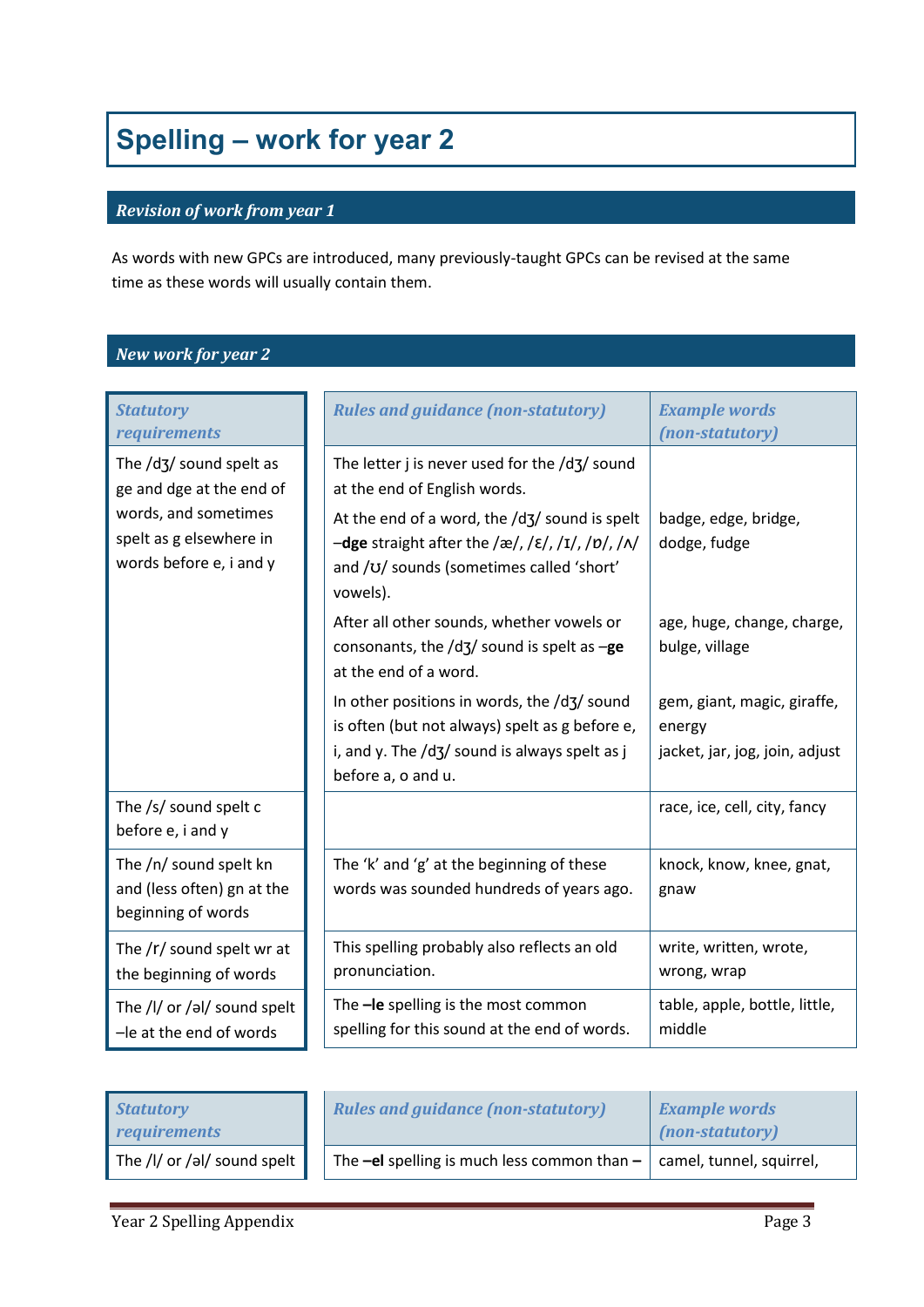| <b>Statutory</b><br>requirements                                                                                                      | <b>Rules and guidance (non-statutory)</b>                                                                                                                                                                                                                                    | <b>Example words</b><br>(non-statutory)                                                                          |
|---------------------------------------------------------------------------------------------------------------------------------------|------------------------------------------------------------------------------------------------------------------------------------------------------------------------------------------------------------------------------------------------------------------------------|------------------------------------------------------------------------------------------------------------------|
| -el at the end of words                                                                                                               | le.<br>The $-eI$ spelling is used after $m$ , n, r, s, v, w<br>and more often than not after s.                                                                                                                                                                              | travel, towel, tinsel                                                                                            |
| The /l/ or /al/ sound spelt<br>-al at the end of words                                                                                | Not many nouns end in -al, but many<br>adjectives do.                                                                                                                                                                                                                        | metal, pedal, capital,<br>hospital, animal                                                                       |
| Words ending-il                                                                                                                       | There are not many of these words.                                                                                                                                                                                                                                           | pencil, fossil, nostril                                                                                          |
| The $/ai/$ sound spelt $-y$ at<br>the end of words                                                                                    | This is by far the most common spelling for<br>this sound at the end of words.                                                                                                                                                                                               | cry, fly, dry, try, reply, July                                                                                  |
| Adding -es to nouns and<br>verbs ending in<br>-у                                                                                      | The $y$ is changed to i before $-es$ is added.                                                                                                                                                                                                                               | flies, tries, replies, copies,<br>babies, carries                                                                |
| Adding -ed, -ing, -er and<br>-est to a root word<br>ending in $-y$ with a<br>consonant before it                                      | The y is changed to i before $-\text{ed}$ , $-\text{er}$ and $-$<br>est are added, but not before -ing as this<br>would result in ii. The only ordinary words<br>with ii are skiing and taxiing.                                                                             | copied, copier, happier,<br>happiest, cried, replied<br>but copying, crying,<br>replying                         |
| Adding the endings -ing,<br>-ed, -er, -est and -y to<br>words ending in -e with a<br>consonant before it                              | The $-e$ at the end of the root word is<br>dropped before -ing, -ed, -er,<br>$-est$ , $-y$ or any other suffix beginning with a<br>vowel letter is added. Exception: being.                                                                                                  | hiking, hiked, hiker, nicer,<br>nicest, shiny                                                                    |
| Adding-ing,-ed,<br>-er, -est and -y to words<br>of one syllable ending in a<br>single consonant letter<br>after a single vowel letter | The last consonant letter of the root word is<br>doubled to keep the $\frac{2e}{f}$ , $\frac{1}{f}$ , $\frac{1}{f}$ , $\frac{1}{f}$ and<br>/A/ sound (i.e. to keep the vowel 'short').<br><b>Exception:</b> The letter 'x' is never doubled:<br>mixing, mixed, boxer, sixes. | patting, patted, humming,<br>hummed, dropping,<br>dropped, sadder, saddest,<br>fatter, fattest, runner,<br>runny |
| The / C:/ sound spelt a<br>before I and II                                                                                            | The $/$ $\ge$ : $/$ sound ('or') is usually spelt as a<br>before I and II.                                                                                                                                                                                                   | all, ball, call, walk, talk,<br>always                                                                           |
| The $/\Lambda$ sound spelt o                                                                                                          |                                                                                                                                                                                                                                                                              | other, mother, brother,<br>nothing, Monday                                                                       |

| <b>Statutory</b><br><i>requirements</i> | <b>Rules and guidance (non-statutory)</b>  | <b>Example words</b><br>(non-statutory) |
|-----------------------------------------|--------------------------------------------|-----------------------------------------|
| The /i:/ sound spelt                    | The plural of these words is formed by the | key, donkey, monkey,                    |
| $-ey$                                   | addition of -s (donkeys, monkeys, etc.).   | chimney, valley                         |
| The $/p/$ sound spelt a                 | a is the most common spelling for the /p/  | want, watch, wander,                    |
| after w and qu                          | ('hot') sound after w and qu.              | quantity, squash                        |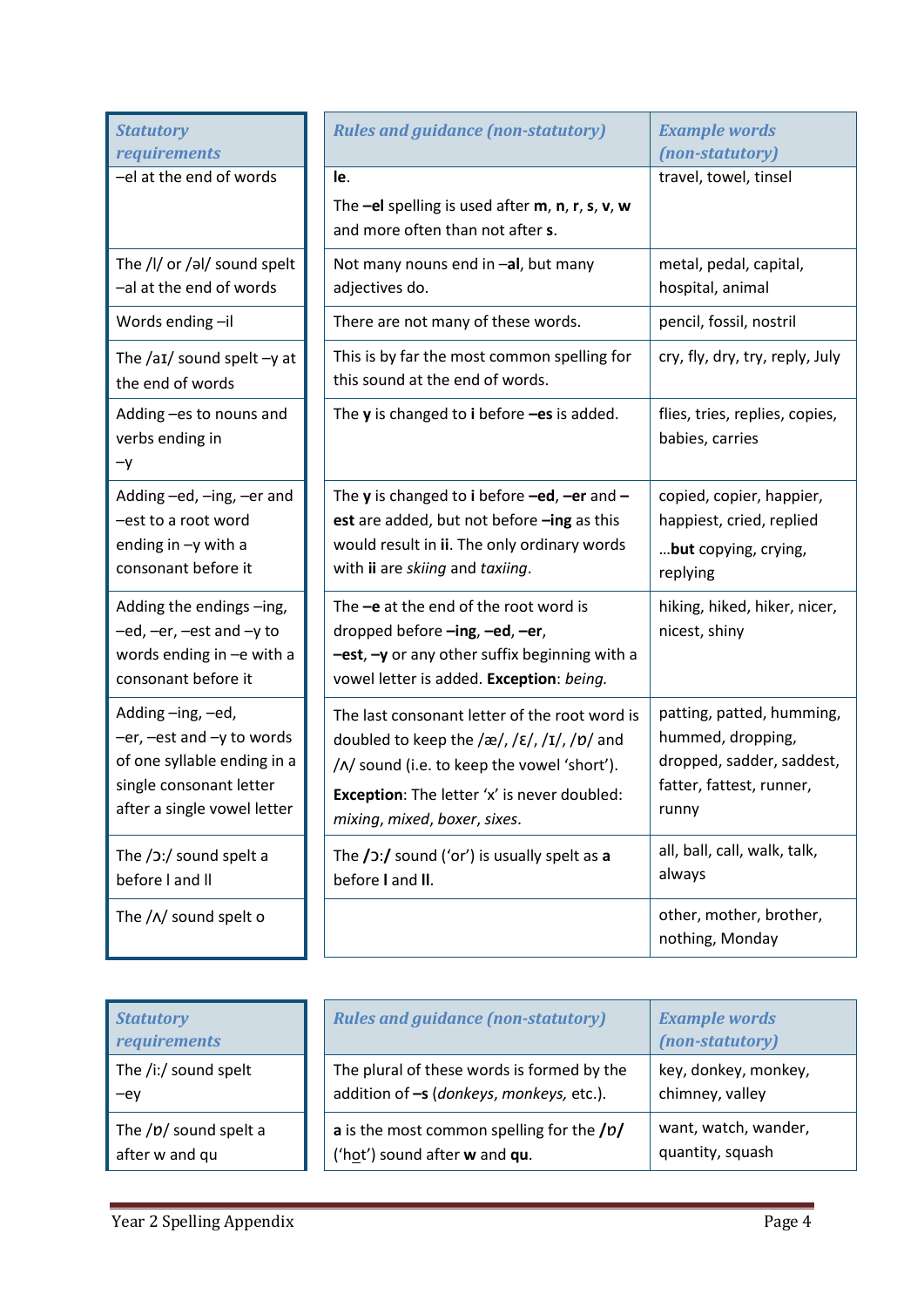| <b>Statutory</b><br>requirements                  | <b>Rules and guidance (non-statutory)</b>                                                                                                                                                                                                                                           | <b>Example words</b><br>(non-statutory)                                                                                                       |
|---------------------------------------------------|-------------------------------------------------------------------------------------------------------------------------------------------------------------------------------------------------------------------------------------------------------------------------------------|-----------------------------------------------------------------------------------------------------------------------------------------------|
| The /3:/ sound spelt or<br>after w                | There are not many of these words.                                                                                                                                                                                                                                                  | word, work, worm, world,<br>worth                                                                                                             |
| The $/$ $2$ :/ sound spelt ar<br>after w          | There are not many of these words.                                                                                                                                                                                                                                                  | war, warm, towards                                                                                                                            |
| The $/3/$ sound spelt s                           |                                                                                                                                                                                                                                                                                     | television, treasure, usual                                                                                                                   |
| The suffixes -ment,<br>-ness, -ful, -less and -ly | If a suffix starts with a consonant letter, it is<br>added straight on to most root words<br>without any change to the last letter of<br>those words.<br><b>Exceptions:</b>                                                                                                         | enjoyment, sadness,<br>careful, playful, hopeless,<br>plainness (plain + ness),<br>badly                                                      |
|                                                   | (1) argument                                                                                                                                                                                                                                                                        |                                                                                                                                               |
|                                                   | (2) root words ending in $-y$ with a<br>consonant before it but only if the root<br>word has more than one syllable.                                                                                                                                                                | merriment, happiness,<br>plentiful, penniless,<br>happily                                                                                     |
| Contractions                                      | In contractions, the apostrophe shows<br>where a letter or letters would be if the<br>words were written in full (e.g. $can't$ –<br>cannot).<br>It's means it is (e.g. It's raining) or<br>sometimes it has (e.g. It's been raining), but<br>it's is never used for the possessive. | can't, didn't, hasn't,<br>couldn't, it's, I'll                                                                                                |
| The possessive<br>apostrophe (singular<br>nouns)  |                                                                                                                                                                                                                                                                                     | Megan's, Ravi's, the girl's,<br>the child's, the man's                                                                                        |
| Words ending in -tion                             |                                                                                                                                                                                                                                                                                     | station, fiction, motion,<br>national, section                                                                                                |
| <b>Statutory</b><br>requirements                  | <b>Rules and guidance (non-statutory)</b>                                                                                                                                                                                                                                           | <b>Example words</b><br>(non-statutory)                                                                                                       |
| Homophones and near-<br>homophones                | It is important to know the difference in<br>meaning between homophones.                                                                                                                                                                                                            | there/their/they're,<br>here/hear, quite/quiet,<br>see/sea, bare/bear,<br>one/won, sun/son,<br>to/too/two, be/bee,<br>blue/blew, night/knight |
| Common exception<br>words                         | Some words are exceptions in some accents<br>but not in others - e.g. past, last, fast, path<br>and bath are not exceptions in accents                                                                                                                                              | door, floor, poor, because,<br>find, kind, mind, behind,<br>child, children*, wild,                                                           |